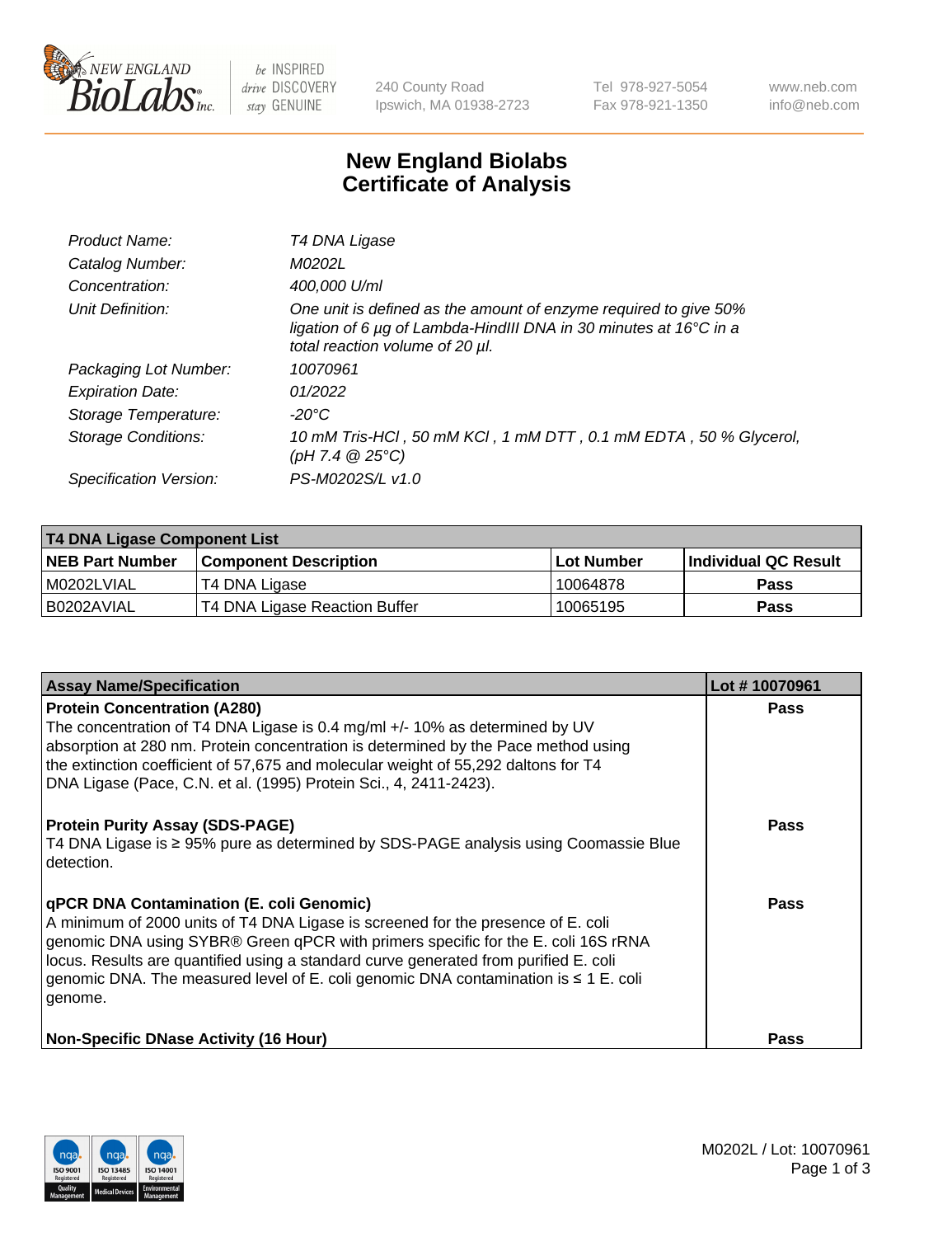

be INSPIRED drive DISCOVERY stay GENUINE

240 County Road Ipswich, MA 01938-2723 Tel 978-927-5054 Fax 978-921-1350 www.neb.com info@neb.com

| <b>Assay Name/Specification</b>                                                                                                                                                                                                                                                                                                                                                                             | Lot #10070961 |
|-------------------------------------------------------------------------------------------------------------------------------------------------------------------------------------------------------------------------------------------------------------------------------------------------------------------------------------------------------------------------------------------------------------|---------------|
| A 50 µl reaction in NEBuffer 1 containing 1 µg of CIP-treated Lambda-HindIII DNA and<br>a minimum of 2000 units of T4 DNA Ligase incubated for 16 hours at 37°C results in a<br>DNA pattern free of detectable nuclease degradation as determined by agarose gel<br>electrophoresis.                                                                                                                        |               |
| Ligation and Recutting (Terminal Integrity, Digested DNA)<br>A 20 µl reaction in 1X T4 DNA Ligase Reaction Buffer containing 2 µg of Lambda<br>DNA-HindIII Digest and a minimum of 4000 units of T4 DNA Ligase incubated for 16<br>hours at 37°C results in >95% ligation of the DNA fragments as determined by agarose<br>gel electrophoresis. Of these ligated fragments, >95% can be recut with HindIII. | Pass          |
| <b>Exonuclease Activity (Radioactivity Release)</b><br>A 50 µl reaction in NEBuffer 1 containing 1 µg of a mixture of single and<br>double-stranded [3H] E. coli DNA and a minimum of 2000 units of T4 DNA Ligase<br>incubated for 4 hours at 37°C releases <0.1% of the total radioactivity.                                                                                                               | <b>Pass</b>   |
| <b>RNase Activity (Extended Digestion)</b><br>A 10 µl reaction in NEBuffer 4 containing 40 ng of a 300 base single-stranded RNA<br>and a minimum of 1 µl of T4 DNA Ligase is incubated at 37°C. After incubation for 16<br>hours, >90% of the substrate RNA remains intact as determined by gel electrophoresis<br>using fluorescent detection.                                                             | Pass          |
| <b>DNase Activity (Labeled Oligo, 3' extension)</b><br>A 50 µl reaction in CutSmart® Buffer containing a 20 nM solution of a fluorescent<br>labeled double-stranded oligonucleotide containing a 3' extension and a minimum of<br>10,000 units of T4 DNA Ligase incubated for 16 hours at 37°C yields <5% degradation<br>as determined by capillary electrophoresis.                                        | <b>Pass</b>   |
| <b>DNase Activity (Labeled Oligo, 5' extension)</b><br>A 50 µl reaction in CutSmart® Buffer containing a 20 nM solution of a fluorescent<br>labeled double-stranded oligonucleotide containing a 5' extension and a minimum of<br>10,000 units of T4 DNA Ligase incubated for 16 hours at 37°C yields <5% degradation<br>as determined by capillary electrophoresis.                                        | <b>Pass</b>   |
| Double Stranded DNase Activity (Labeled Oligo)<br>A 50 µl reaction in CutSmart® Buffer containing a 20 nM solution of a fluorescent<br>labeled double-stranded oligonucleotide containing a blunt end and a minimum of<br>10,000 units of T4 DNA Ligase incubated for 16 hours at 37°C yields <5% degradation<br>as determined by capillary electrophoresis.                                                | <b>Pass</b>   |
| <b>Endonuclease Activity (Nicking)</b><br>A 50 µl reaction in NEBuffer 1 containing 1 µg of supercoiled PhiX174 DNA and a<br>minimum of 2000 units of T4 DNA Ligase incubated for 4 hours at 37°C results in <10%                                                                                                                                                                                           | <b>Pass</b>   |